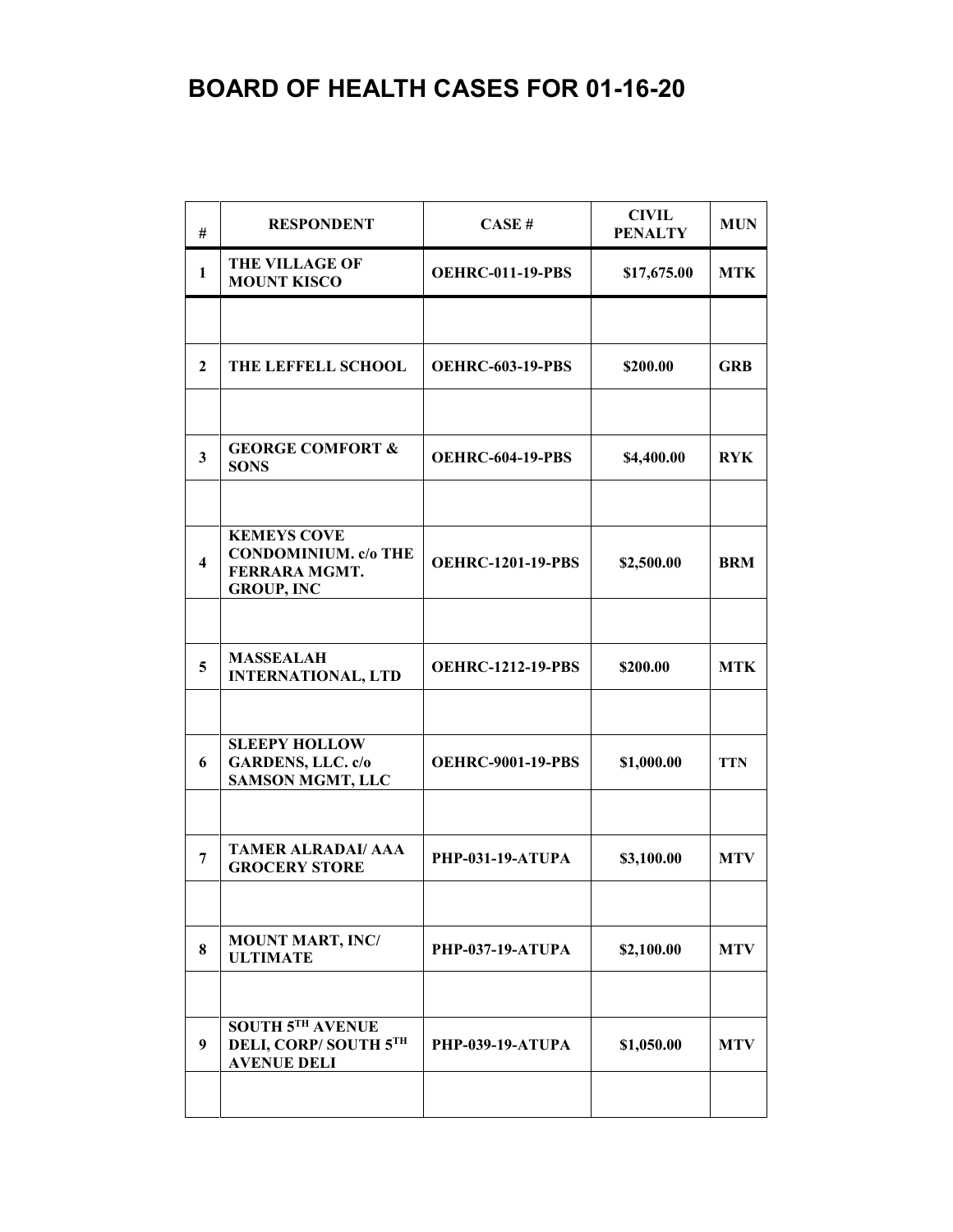## **BOARD OF HEALTH CASES FOR 01-16-20**

| #  | <b>RESPONDENT</b>                                                                                | CASE#                   | <b>CIVIL</b><br><b>PENALTY</b> | <b>MUN</b> |
|----|--------------------------------------------------------------------------------------------------|-------------------------|--------------------------------|------------|
| 10 | <b>SANFORD DELI &amp;</b><br><b>GROCERY, INC/</b><br><b>SANFORD DELI &amp;</b><br><b>GROCERY</b> | <b>PHP-041-19-ATUPA</b> | \$2,000.00                     | <b>MTV</b> |
|    |                                                                                                  |                         |                                |            |
| 11 | <b>ESAM SMOKE SHOP &amp;</b><br><b>GROCERY, INC/ESAM</b><br><b>SMOKE SHOP</b>                    | <b>PHP-045-19-ATUPA</b> | \$2,100.00                     | YON        |
|    |                                                                                                  |                         |                                |            |
| 12 | <b>ESAM SMOKE SHOP &amp;</b><br><b>GROCERY, INC/ESAM</b><br><b>SMOKE SHOP</b>                    | <b>PHP-047-19-ATUPA</b> | \$3,100.00                     | YON        |
|    |                                                                                                  |                         |                                |            |
| 13 | <b>TEE &amp; LEE QUICK</b><br>STOP, LLC/ TEE & LEE<br><b>QUICK STOP</b>                          | <b>PHP-053-19-ATUPA</b> | \$2,100.00                     | YON        |
|    |                                                                                                  |                         |                                |            |
| 14 | <b>CHALET DELI</b><br><b>GROCERY, CORP/</b><br><b>CHALET DELI</b><br><b>GROCERY</b>              | <b>PHP-107-19-ATUPA</b> | \$2,100.00                     | YON        |
|    |                                                                                                  |                         |                                |            |
| 15 | <b>VAPE &amp; SMOKE SHOP</b><br><b>BEDFORD, INC/VAPE &amp;</b><br><b>SMOKE SHOP BEDFORD</b>      | <b>PHP-109-19-ATUPA</b> | \$3,100.00                     | <b>BED</b> |
|    |                                                                                                  |                         |                                |            |
| 16 | <b>BEST YONKERS SMOKE</b><br><b>SHOP &amp; VAPE, INC/</b><br>YONKERS SMOKE SHOP                  | <b>PHP-111-19-ATUPA</b> | \$900.00                       | YON        |
|    |                                                                                                  |                         |                                |            |
| 17 | YONKERS FOOD<br><b>CENTER, INC/</b><br>YONKERS FOOD<br><b>CENTER</b>                             | <b>PHP-113-19-ATUPA</b> | \$1,350.00                     | <b>YON</b> |
|    |                                                                                                  |                         |                                |            |